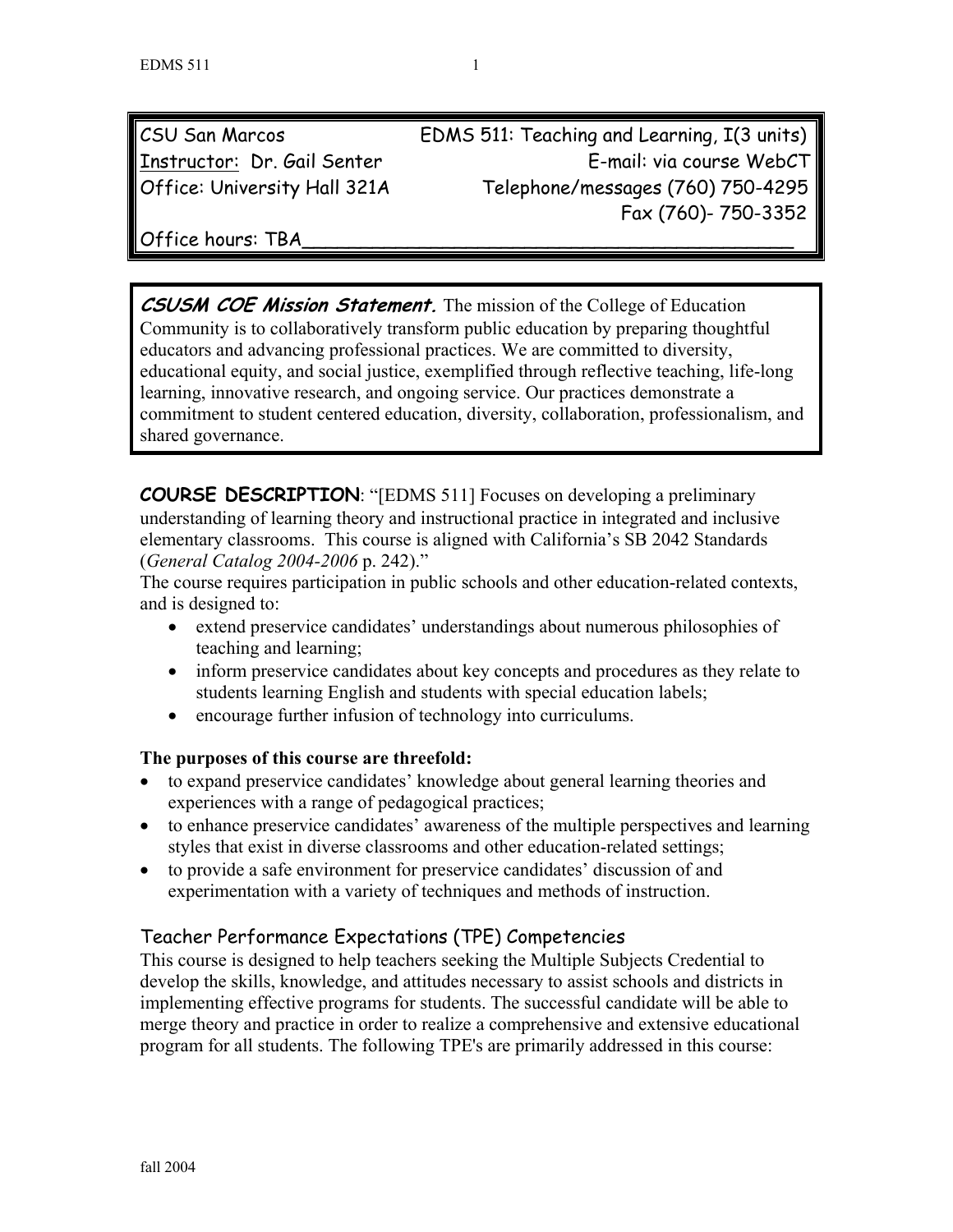- TPE 6d: Engaging and supporting all learners (Student Study Team Assignment)
- TPE 10: Creating and managing effective instructional time (Classroom Management Assignment)

# **REQUIRED TEXTS:**

- Tomlinson, Carol Ann. (1999). *The Differentiated Classroom: Responding to the needs of all learners.* Alexandria, VA: Association for Supervision and Curriculum Development. ISBN # 0-87120-342-1 (Available as an e-book online.)
- Choate, J. S. (2004) *Successful inclusive teaching (4th ed.)* Needham, MA: Allyn & Bacon.
- Villa, R. and Thousand, J. (1995). *Creating an Inclusive School*. Alexandria, VA: Association for Supervision and Curriculum Development.
- Woo (2003). *Elementary Teaching and Learning.* Pearson Custom Publishing*.*
- Task Stream Electronic Portfolio, Must register and pay fee online prior to first class @ www.TaskStream.com (register for 1 year minimum).

http://courses.csusm.edu

# **OPTIONAL TEXTS:**

Charles and Senter. (2005). *Elementary classroom management, 4th* Ed. Charles. (2005). *Building classroom discipline, 8th* Ed. Elementary Grades Task Force Report. *Elementary Makes the Grade*.

**COURSE OBJECTIVES:** Upon completion of EDMS 511, the teacher candidate will demonstrate understanding of:

- 1. theory and knowledge gained from CSUSM prerequisite and teacher education coursework and observation/participation experiences in public school settings by applying them to activities, applications, and assessments in EDMS 511.
- 2. teaching and including students with special needs by developing an action plan based on observation and the student study team process.
- 3. elementary classroom realities and situations by making appropriate decisions, based on multi-method and multi-source information, regarding instructional methods, content, student grouping, classroom and student management, and evaluation.
- 4. lesson planning, teaching, and assessment by preparing (and possibly teaching) lessons that accommodate student diversity and special needs, and provide for student success through appropriate effective practice and SDAIE and inclusion strategies.
- 5. the California state frameworks, standards, and model curriculum guides by applying them to planning and teaching.
- 6. personal professional growth by developing and managing an electronic portfolio

Additionally, upon completion of EDMS 511, the teacher candidate will:

- 7. appreciate the complexities of the teaching-learning process and of planning.
- 8. value the realities and rigors of the teaching profession.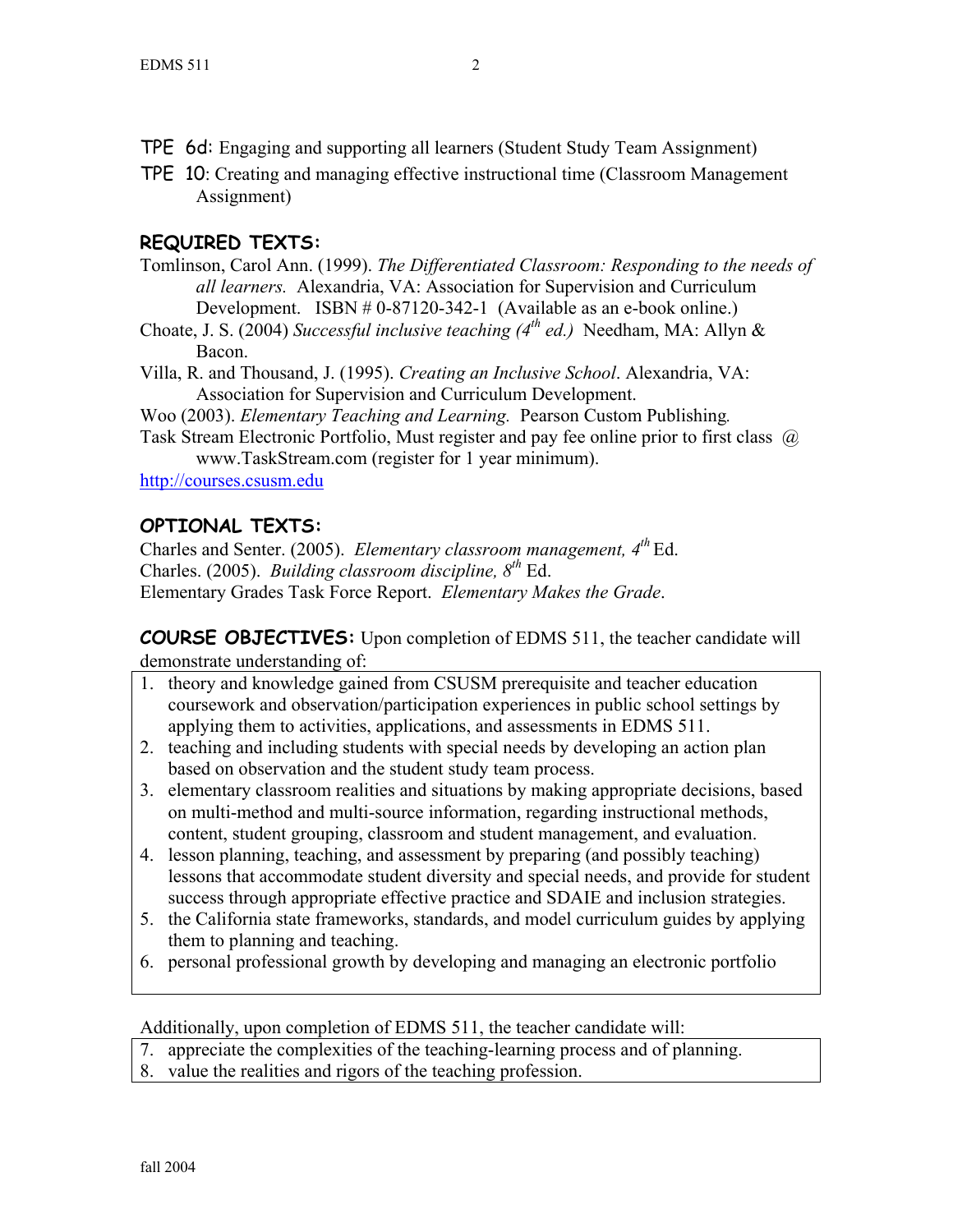# **EXPECTATIONS AND PROFESSIONALISM**

Teacher education is a professional preparation program, and students are expected to adhere to standards of dependability, confidentiality, academic honesty, and writing achievement.

Regarding attendance: All students are expected to attend all classes and participate actively. **College of Education Attendance Policy:** 

Due to the interactive nature of courses in the COE, and the value placed on the contributions of every student, students are expected to prepare for, attend, and participate in all classes. For extenuating circumstances, contact the instructors *before* class is missed and make arrangements to make up what was missed. At minimum, a student must attend more than 80% of class time, or s/he may not receive a passing grade for the course. If a student misses two class sessions or is late (or leaves early) for more than three sessions, the highest possible grade earned will be a C. **Notification of absences does not allow students to assume they are automatically excused from class or making up missed class.** 

**Note**: Attendance will be recorded by the instructor on nametags distributed at the beginning and collected at the end of every class meeting.

Punctuality. Please be on time to class and ready to work, and return promptly from breaks.

Dependability. Come to class prepared to discuss readings and to participate actively in discussions. When involved in group projects, share your resources and accept responsibility and accountability for the final outcome by fulfilling your obligations.

**Collaboration.** Work together in a supportive and mutually beneficial way.

Accommodation for Disabilities. Please discuss your needs with the instructor within the first week of the semester and contact Disabled Student Services, 5025A Craven Hall, (760) 750-4905 or (760) 750-4909 (TDD).

Plagiarism. All work submitted for this course should reflect students' efforts. When relying on supporting documents authored by others, cite them clearly and completely using *American Psychological Association* (APA) manual, 5<sup>th</sup> edition. Failure to do so may result in failure of the course.

**Regarding cell phones and pagers**. As a courtesy to everyone in the class, please turn off phones and pagers or set them to vibration before entering the classroom.

Regarding assignments. Students are responsible for all assignments. Dates for presentations and written assignments appear on the tentative course calendar in the course materials. Please be prompt with your work. Absences do not affect due dates. Additionally, please keep personal copies of all written work.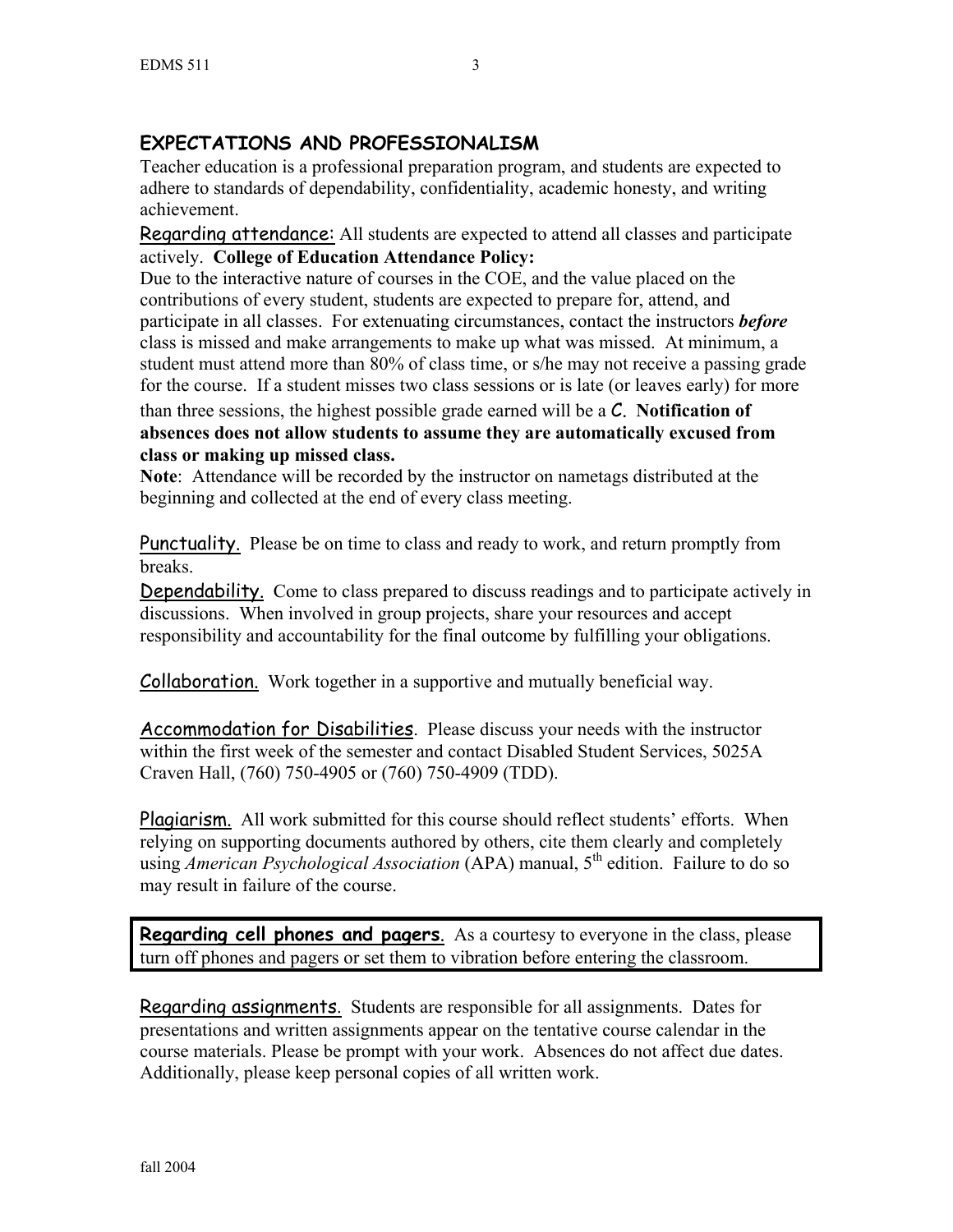Regarding Below Standard Work. Students who earn a grade lower than **B-** on a paper *may* be invited to rewrite it (the instructor will make a note on your original work before it is returned to you). Rewrites are limited to one assignment per student. The rewrite, along with the original work, will be due one week after the original paper is returned to the student. *Note:* Both grades will be averaged; consequently, reworked papers will not be eligible for an **A** grade.

Grading Policy All students will come prepared to class; readings and homework assignments are listed on the dates on which they are due.

All required work is expected to be on time. One grade level will be deducted for each class meeting for which it is late (e.g., an **A** assignment that is submitted one class session late will be marked down to a **B**). Unless prior instructor approval is secured, assignments will not be accepted three class sessions after which they are due. Exceptions will be handled on a case-by-case basis, as determined by the instructor.

It is expected that students will proofread and edit their assignments prior to submission. To this end, students may be asked to show that their work was reviewed by staff in the CSUSM Writing Center. Students will ensure that the text is error-free (grammar, spelling), and ideas are logically and concisely presented. Grades will be affected negatively as a result of this oversight. Each written assignment will be graded on content and context (detail, logic, synthesis of information, depth of analysis, etc.) (approximately 80%), and mechanics (grammar, syntax, spelling, format, uniformity of citation, etc.) (approximately 20%). All citations, where appropriate, will use American Psychological Association (APA) format. Consult *American Psychological Association (APA) Manual*,  $5<sup>th</sup>$  edition for citation guidance.

Grading also will include a component of "professional demeanor." Students will conduct themselves in ways that are generally expected of persons who are entering the education profession. This includes but is not limited to:

- on-time arrival to all class sessions;
- advance preparation of readings and timely submission of assignments;
- respectful participation in all settings (e.g., whole group, small group, in/outside of class);
- carefully considered, culturally aware approaches to solution finding.

## General criteria for written assignments:

**Please note assignments are due whether or not you are present in class that day.** 

While this syllabus is carefully planned, it may be modified at any time in response to the needs and interests of the class.

As stated earlier, you may use the services of the Writing Center to assist you in producing graduate-level papers. In general, the following expectations apply to all written assignments: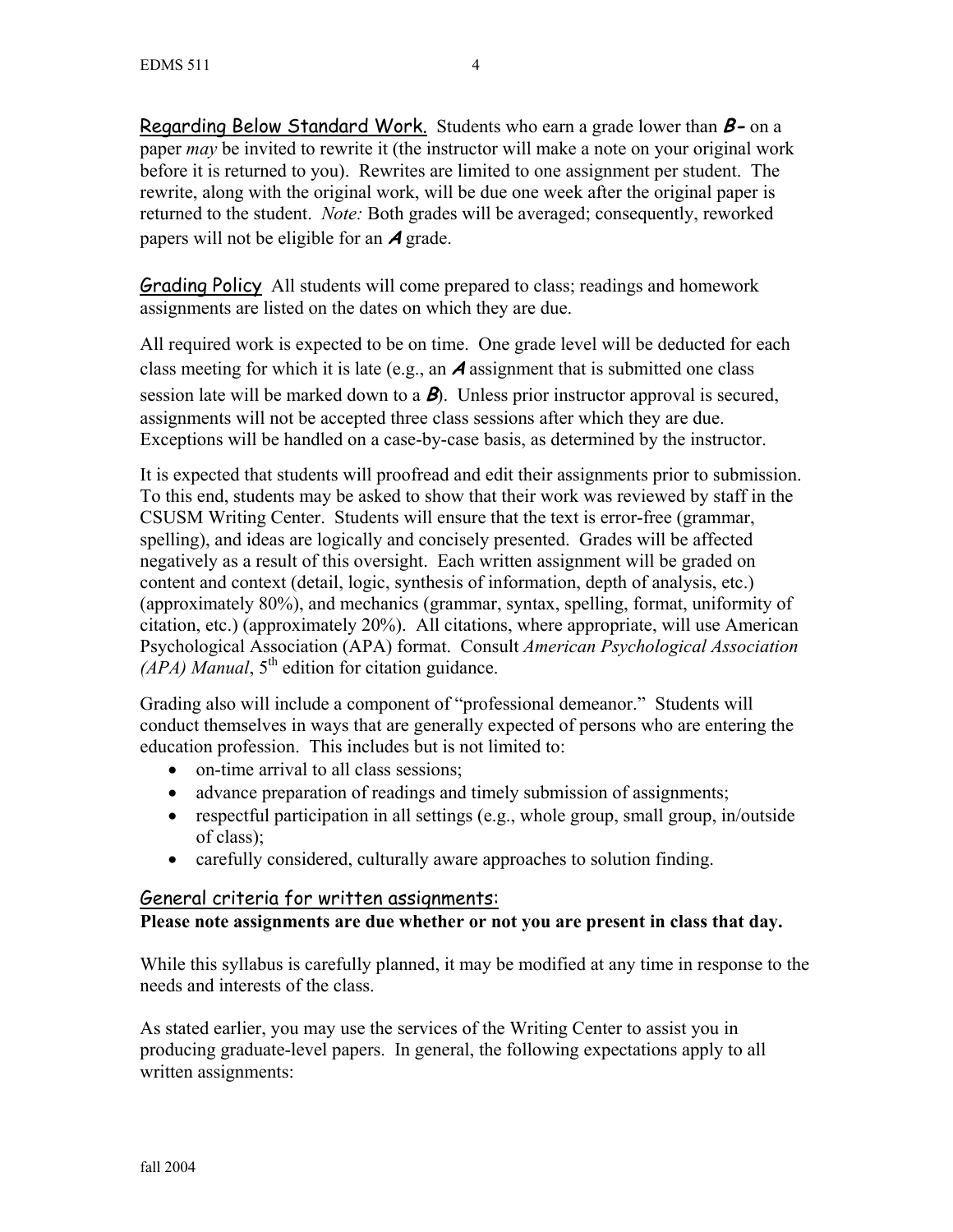- content quality and clarity: depth and breadth, reflection and insights, scholarly discussion
- writing quality and clarity, including mechanics, spelling, grammar, appropriate language (Continued errors, as well as sexist and/or racist language are inappropriate and unacceptable.)
- appropriate use of respectful, person-first language in all written and oral assignments and discussions (e.g., "student with autism" rather than "autistic student"—refer to custom resource book for additional information regarding objections and preferred language)
- overall appearance, completeness, timeliness, and inclusion of cooperative worksheet and/or other appropriate forms
- all assignments, except for in-class work such as quick writes and peer journal responses, are to be typed, double spaced.

| <b>General Grading Scale:</b>                                                               | $A = 93-100\%$        | $A = 90-92\%$   |                 |  |  |
|---------------------------------------------------------------------------------------------|-----------------------|-----------------|-----------------|--|--|
|                                                                                             | $B_{+} = 87 - 89\%$   | $B = 83 - 86\%$ | $B = 80 - 82\%$ |  |  |
|                                                                                             | $C_{\pm} = 77 - 79\%$ | $C = 73-76%$    | $C = 70-72\%$   |  |  |
|                                                                                             | $D = 60-69\%$         | $F =$ below 59% |                 |  |  |
| You must maintain a B average (3.0GPA) with all grades at a $C^+$ or better in your teacher |                       |                 |                 |  |  |
| education courses to receive a teaching credential from the State of California.            |                       |                 |                 |  |  |

*Please think about these two things: "The standard of excellence on any job site is defined by the sloppiest piece of work that you will accept."* (F. Jones) *"If you don't have time to do it right, when are you going to have time to do it over again?"* (Unknown)

Regarding readings. Textbook and supplemental readings provide the foundation for class discussions, participation, and assignments. Students will be responsible for and present assigned readings using a structure called *Circle the Sage*.

## Regarding activities, assignments, and assessments.

- $\triangleright$  *Activities*: generally, application experiences done in class.
- $\triangleright$  Application and Assessments: individual and small and large group projects or presentations.

All activities, applications, and assessments ask you to apply, analyze, synthesize, and evaluate much of what is covered in this course. Each experience requires very focused attention to specific aspects of the inclusive elementary classroom setting. Some are intended to help you process and build foundational information and understanding. Others will be submitted for review and credit. Specific assignment details and expectations will be posted to the course WebCT.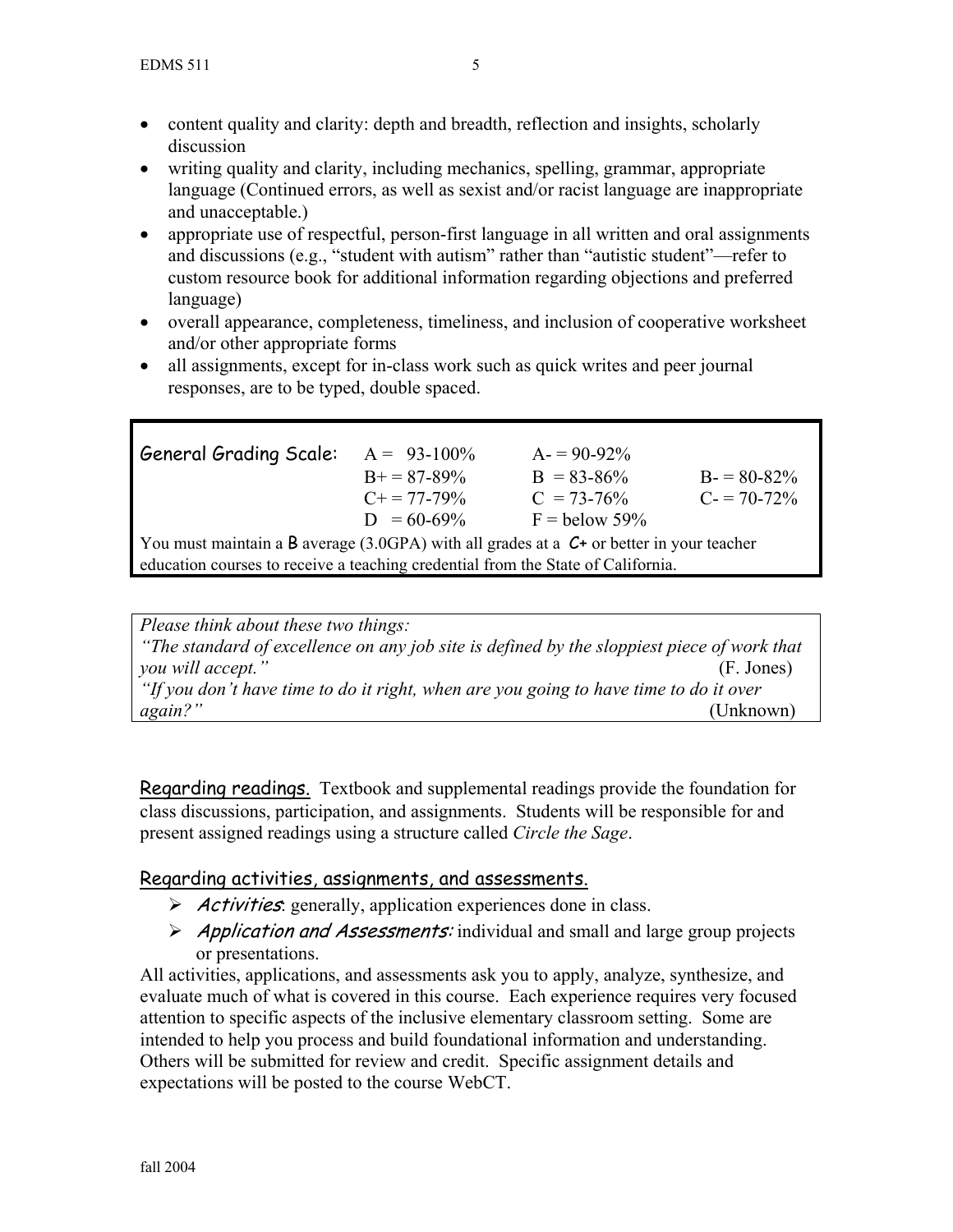Application 1, Teaching Demonstration. Using a structure called *Circle the Sage*, experts will synthesize an assigned chapter from the text or other readings, prepare a onepage chapter overview (icons/mind maps are strongly encouraged), and present the overview to the class. Presentations will be limited to 10 minutes.

Application 2, Language Acquisition/Cummins. Expert teams will provide overview or transitions to language acquisition based on work/text by Cummins (accessible on WebCT). To help us experience the four stages of language learning, experts for each of the "quadrants" of the Cummins' model will create and direct a language arts lesson based on the children's book by Baker called *I Thought I Heard*.

Applications 3 and 4: Lesson planning. These related applications are intended to guide you through multiple considerations of backward design/universal lesson planning, toward a successful outcome for you and all your students. For Application 3, you will follow *exactly* the outline of key considerations of backward/universal design as you think about a 20-minute lesson/teaching/learning experience (language arts or math, depending on your content methods course this term). The hope is that you begin to internalize these elements and considerations now in order to more easily plan lessons when you are teaching.

For Application 4, you will synthesize your thinking/work into a very short, concise version of a lesson plan (one cover page of relevant information and one plan page). Because in reality several developmental steps are likely to occur between **Applications** 3 and 4, it is hoped that you will apply your Application 3 thinking in order to write a longer, more thorough version of the lesson plan for your methods class.

Application 5: Observation report. You will prepare a written report that outlines your observations and suggestions/action plan for a child in the public school setting. For this experience, a child on video viewed in class will be the subject of your report.

Application 6: Student Study Team. Teams will experience and demonstrate the SST process by applying the process to an assigned student description. This application will include both group and individual assessment/grades.

Application 7: Classroom Management. This application requires you to consider aspects of classroom management.

Application 8: Electronic Portfolio. Electronic portfolios are living documents of sorts, and you will maintain yours throughout your teacher training program. In light of the portfolio concept of collection, selection, reflection, you will begin your electronic portfolio this semester with a minimum of two entries: your SST application and your classroom management application.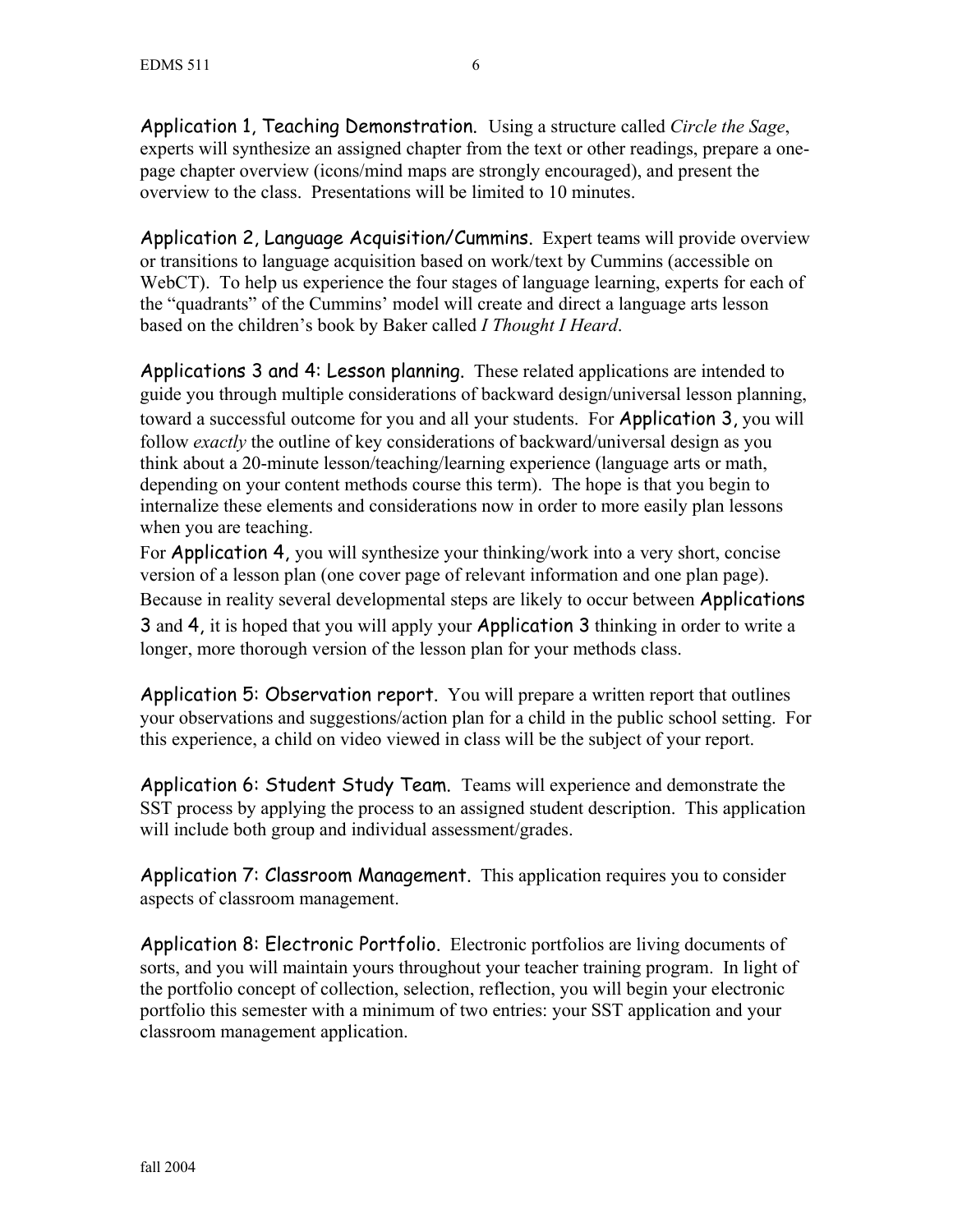Extra Credit opportunities for EDMS 511: You may submit either or both of the activities described below to earn up to 3 points for each. Submission deadlines are firm. Write-ups are to be posted via course mail (WebCT) by 6:00pm of the due date.

- Teacher interview. Interview a teacher or administrator. To earn up to 3 points extra credit, ask *probing* questions and these, along with the responses, are written and submitted *along with* personal reflective critique/reactions to the responses to the questions. Questions and reflective remarks must clearly show a high level of understanding regarding the elementary setting. (Post to course mail—check due date.)
- Reflection. Write a reflection regarding *one* of possible events available during the specific term (for example, Jones workshop, History Day, Hansen Symposium, a professional or content area conference, fall back-to-school night, or spring open house). To earn up to 3 points extra credit, include evidence of attendance (such as the admission receipt), a brief summary of the event, *along with* personal reflective critique/reactions to the experience. Remarks should clearly show a high level of understanding regarding the event and its relevance to the elementary setting. (1-2 pages, posted to course mail—check due date.)

| QUICK SUMMARY: GRADED COURSE REQUIREMENTS. EDMS 511 |                                                                                                                            |  |  |
|-----------------------------------------------------|----------------------------------------------------------------------------------------------------------------------------|--|--|
| $10$ pts                                            | <b>Application 1:</b> Teaching Demonstration (Sage)                                                                        |  |  |
| $10$ pts                                            | <b>Application 2:</b> Language Acquisition/Cummins                                                                         |  |  |
| $10$ pts                                            | <b>Application 3:</b> Lesson planning overview                                                                             |  |  |
| 5 pts                                               | <b>Application 4:</b> Short version, lesson plan                                                                           |  |  |
| 10 pts                                              | <b>Application 5: Observation report</b>                                                                                   |  |  |
| $15$ pts                                            | <b>Application 6: Student Study Team</b><br>(combined score: group and individual)                                         |  |  |
| $10$ pts                                            | <b>Application 7: Classroom management</b>                                                                                 |  |  |
| $10$ pts                                            | <b>Application 8:</b> Electronic portfolio                                                                                 |  |  |
| 20 pts                                              | <b>Other:</b> professional demeanor, participation,<br>group activities, attendance, observations (log,<br>documentation), |  |  |
| 100 pts                                             | <b>Total points for course</b>                                                                                             |  |  |
| Plus extra credit                                   |                                                                                                                            |  |  |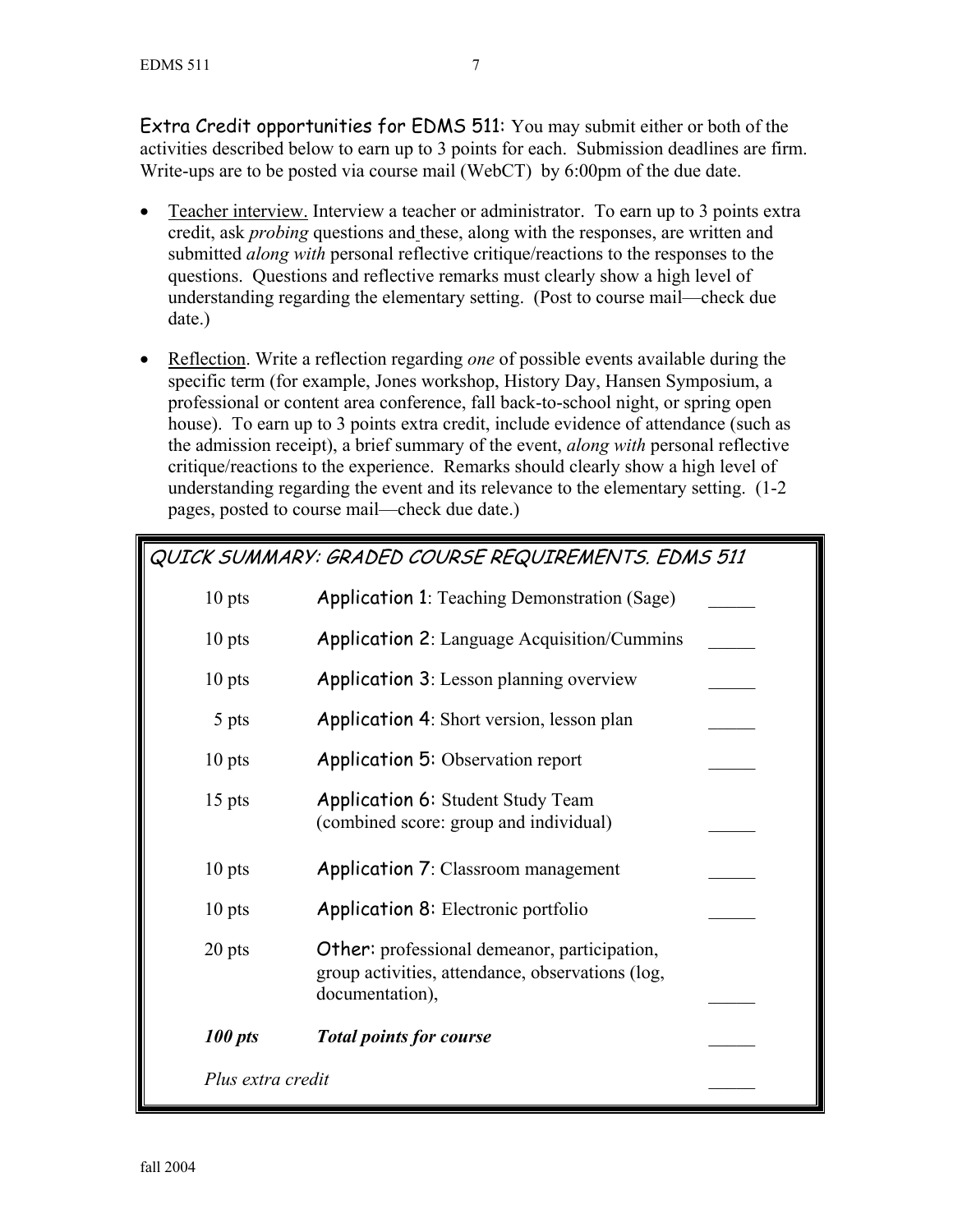- *EXCEPTIONAL ACHIEVEMENT*, earned by work that is well presented, well organized, insightful, and technically correct.
- *COMMENDABLE ACHIEVEMENT*, earned by impressive and interesting work that is more loosely organized, less insightful, and not as informative as the *Exceptional*  work.
- *ADEQUATE ACHIEVEMENT*, earned by work that, while acceptable, does not show good organization or display much critical thinking, insight, involvement, or growth.
- *MINIMAL EVIDENCE OF ACHIEVEMENT*, earned by work that lacks depth and is weak in content, thought, and presentation.
- *NO EVIDENCE OF ACHIEVEMENT*, earned by work that is completely off track, reveals no insights or other redeeming qualities, or is not the original work of the student.

### *Think about this:*

"You can cover any amount of material in a semester *if* you remove the students from the learning process."

Fred Jones

## *Three Rules of Work*

Out of clutter, find simplicity.

From discord, find harmony.

In the middle of difficulty, find opportunity.

M. Baldwin

### CSUSM program core themes

- Ways of learning and knowing—connected to practice
- Structures and procedures that promote learning
- Differentiated design
- Reflective practice/metacognition
- Teachers as professionals